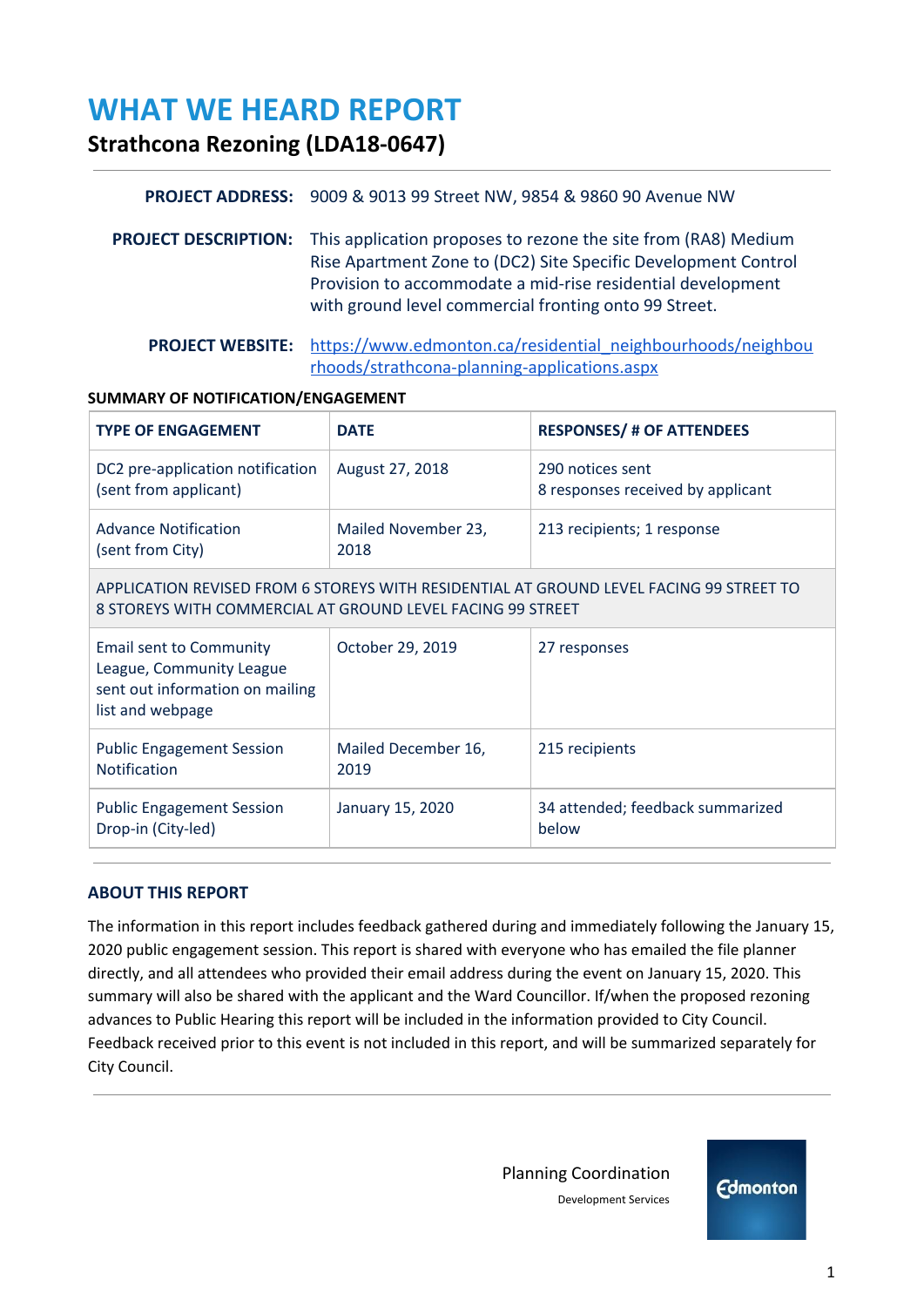#### **MEETING FORMAT**

The meeting format was a drop-in engagement session where attendees were able to view display boards with project information and ask questions of City staff, the applicants, architects and owner.

Written feedback forms were made available for attendees to provide comprehensive feedback relating to the application. 25 forms with feedback were received. Additionally, 4 emails related to the engagement session were received immediately after the engagement session and are also summarized in the report.

The comments & questions that were received are summarized by main themes below. The frequency of similar comments made by participants are recorded in brackets following that comment.

## **WHAT WE HEARD**

#### **Traffic**

- Concerned with increased traffic in neighbourhood (5)
- Concerned with increased traffic/commercial waste pickup in back alley suggest to make it one-way (4)
- Concerned with future congestion on the pedestrian crosswalk at 99 Street and 90 Ave
- this is a dangerous intersection because pedestrians running across 99 Street for southbound buses and long wait time at light especially at rush hour (2)
- ETS buses are often full when going downtown through this area, concerned that they won't be able to support increase in commuters

#### **Parking**

- Parking issues on 89, 90 and 91 Avenues, would like to see mitigation like resident only parking signs (people are seen using the neighbourhood as a park and ride) (7)
- Parking for commercial/visitor and residential units doesn't seem adequate, parking study should be completed (3)
- Entrance to parkade and surface parking is adjacent to side yard of properties to the north and east, would like to see screening to protect privacy

## **Building Design**

- 8 storeys is not compatible with Single family housing. 6 storeys is already too much, but at least the height should not be increased on the east side of 99 Street (8)
- Concern for shadowing on surrounding properties especially property to north and east, will affect growing conditions (7)
- Concern for privacy of surrounding properties especially property to north and east provide privacy screens (5)
- Much needed project design will integrate well into neighbourhood (4)
- Proposed design is good and provides walkability and interaction along 99 Street as a main street (3)
- Increased density is a no-brainer/support for this as a climate friendly building (3)
- Concerned with unnecessary lighting/light pollution (2)
- Would like to see more 'green building' aspects (i.e. solar panels)
- Provide screening from residential entrance to east (main windows of neighbouring property face the alley)

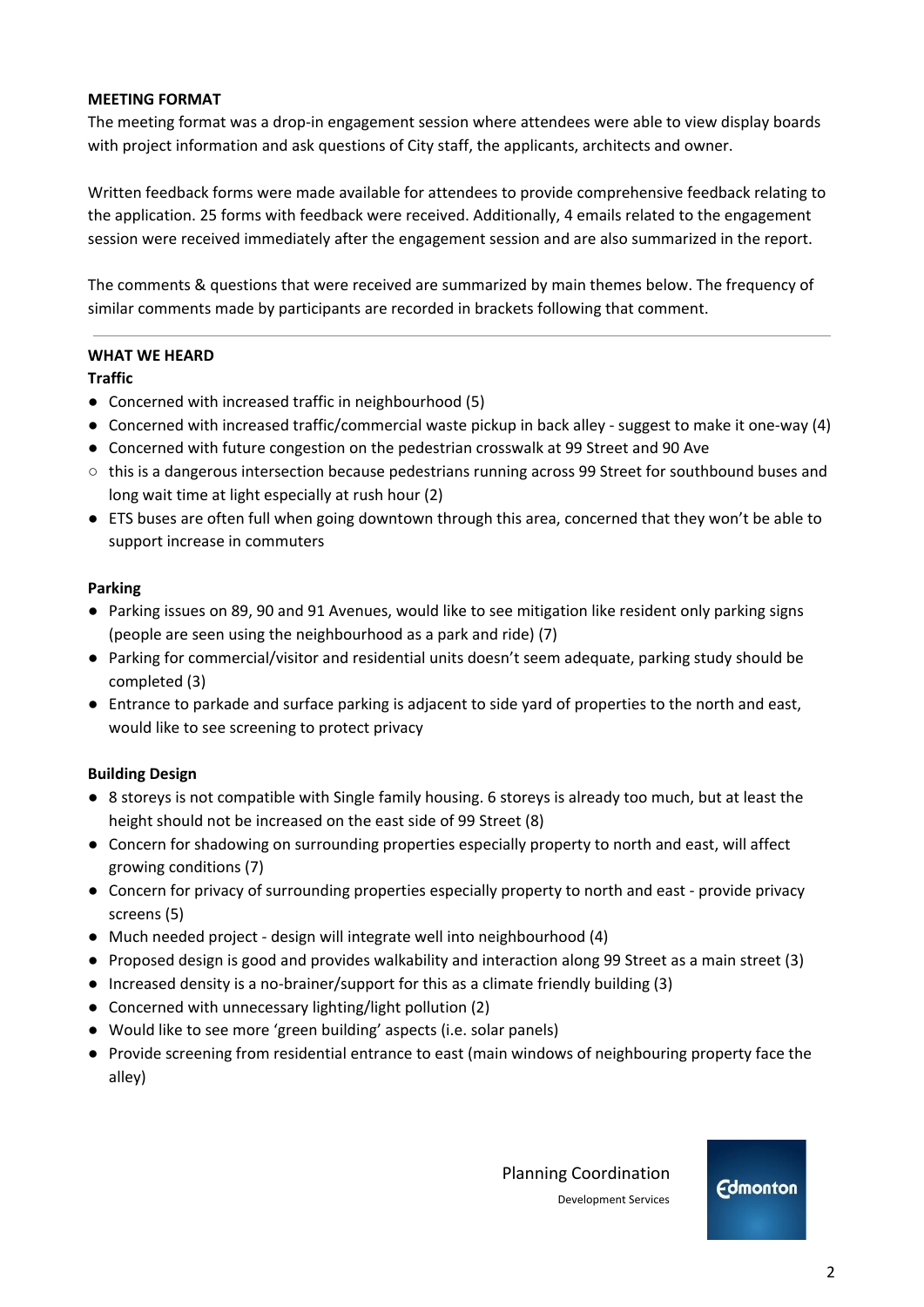- Happy with concrete construction for sound blocking
- Commercial podium has no 'heritage' value
- Clear glazing should be required
- Isolates property to north

#### **Uses**

- Provide large suites to accommodate families (more than enough 1-bedroom suites in the neighbourhood) (7)
- Happy to see small scale main floor commercial (5)
- Would like to see a cafe, something that would replace Wild Earth/provide practical retail for neighbours (i.e. cafe, bakery, cheese shop and not Cannabis or Liquor stores) (2)
- No commercial should be allowed (2)
- Limitations should be placed on commercial uses

## **City Policies**

- No more changes to the zoning and Area Redevelopment Plan and Guidelines (3)
- Concern for the whole of 99 Street and the redevelopment of vacant sites, and maintaining walkability
- Proposal has no connection to the Strathcona ARP

#### **Site**

- Concerned that trees and shrubs are removed from streetscape/additional landscaping should be provided along 99 Street (3)
- Developer should be responsible to upgrade the laneway
- Setback from 99 Street is good
- North Setback too small

#### **Other**

- Concerned that development removes heritage character/historic homes (4)
- Frustrated with constant pressure on the neighbourhood and overwhelmed trying to defend quality of life here (3)
- Sewer issues back-ups currently happen, concerned with higher density development (2)
- Bateman started setting a precedent, and this development will further set the precedent for the undeveloped land along 99 Street (2)
- In favour of higher density, but at what cost (2)
- Only benefits the developer and the increased tax revenue for the City of Edmonton
- Most of community asked for Bateman to be capped at 10 Storeys, this is only 8
- Development will hopefully be a conduit for further development in the area
- Generally happy with Beljan and their quality of development in Edmonton
- Urban density is supposed to help curtail urban sprawl, not working
- Concerned with noise generation from development
- Would like an open public meeting with Councillor
- Concerned with construction noise